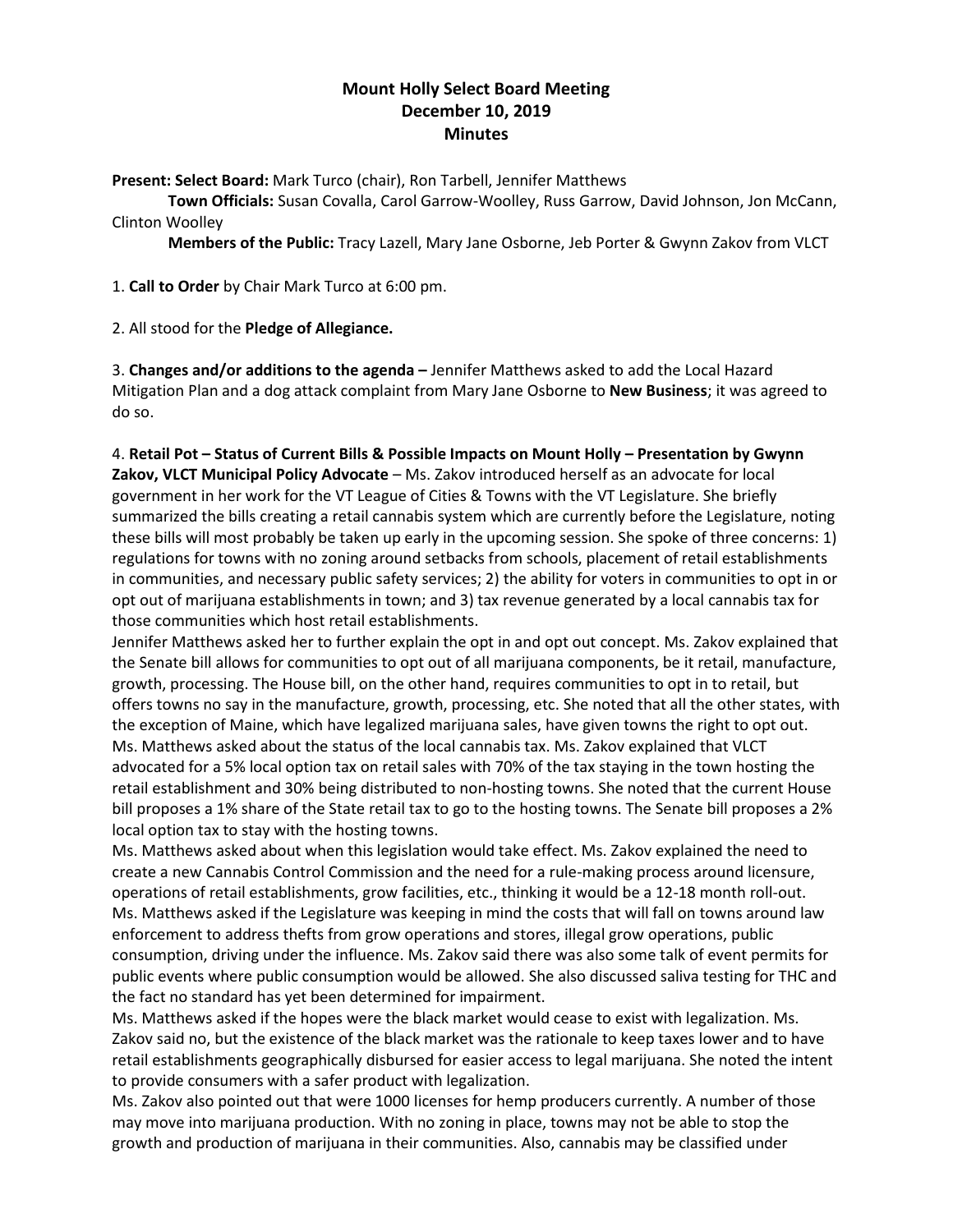agriculture. If this is the case, given there is no local control over farms, there would be no local control over marijuana grow operations.

Ms. Matthews asked about potential sellers of retail marijuana. Ms. Zakov responded that priority would be given first to the five medical dispensaries in the State, then probably to hemp and CBD sellers.

Jon McCann asked if the opt out version of the legislation took effect would that mean opting out of all components of retail marijuana. Ms. Zakov replied that with the Senate version, towns could cherry pick which parts they wanted to opt out of, be it retail establishments, grow operations, etc. With the House version, towns could only opt out of retail. Mr. McCann asked if towns did not want retail establishments, could they still have small farms. Ms. Zakov replied in the affirmative if the Senate version of the legislation becomes law.

Ms. Matthews asked what actions towns could take at this point to say yea or nay to components of retail marijuana. Ms. Zakov replied that the ordinances Clarendon and Newport have passed hold little to no weight. The Legislature wants the decisions around retail marijuana to come from the voters, not Select Boards or city councils or Boards of Aldermen. She recommended fine-tuning VLCT's resolution asking the legislature to give towns some local control in the retail marijuana legislation.

Jeb Porter stated he was an advocate and looking to invest in marijuana operations. He knew there were farmers in town who would like to grow cannabis. He wondered where the Select Board stood at present. Ms. Matthews replied that they had not yet taken a stand, and that the Select Board was just beginning to gather information and discuss the legislation and its impact on Mount Holly. Ron Tarbell stated he had not yet taken a position. Mark Turco stated the same, saying he wanted more time to research the issue and investigate what other States have done.

Ms. Matthews asked about receiving input from the community as a whole. Mr. Turco suggested putting it on the ballot. Mr. Tarbell suggested a non-binding vote. Mary Jane Osborne suggested a survey in the *Chit Chat*.

David Johnson asked what the draft resolution addressed. Ms. Zakov replied that it asked that towns be given some local control over retail marijuana regarding the ability to say yea or nay to retail establishments, grow operations and the like, have the ability to license such operations, be able to share in a local cannabis tax, and be given time once the legislation passes to discuss and implement local regulations and policies regarding retail marijuana. Jon McCann asked about what reasons there might be to prohibit cultivation. Ms. Zakov noted concerns about odors, thefts from outdoor grow operations, and security in general.

The Select Board thanked Ms. Zakov for her informative presentation.

5. **Approval of November 12th, 2019 Minutes** – Ron Tarbell made a motion to approve the minutes as presented, seconded by Mark Turco, unanimously approved.

## 6. **Reports**

## a. **Highways & Transfer Station – Clinton Woolley**

i) **Update –** Mr. Woolley reported that FEMA now has all documentation for the April flooding event.

ii) **Food Scraps** –Mr. Woolley reported that he had attended the monthly Solid Waste District meeting and that there would now be a charge for the disposal of food scraps; the charge will be 40 cents per gallon. Mark Turco asked how much the Town was currently collecting. Mr. Woolley responded that it is about 400 lbs. every three weeks. Jennifer Matthews asked if there were any other options for the disposal of food waste like local farms. Mr. Woolley said he had mentioned this to a local farmer who might be interested in placing containers at the Transfer Station for collection of food scraps for his pigs. Other farmers might also be interested. Mr. Turco thought this a good option.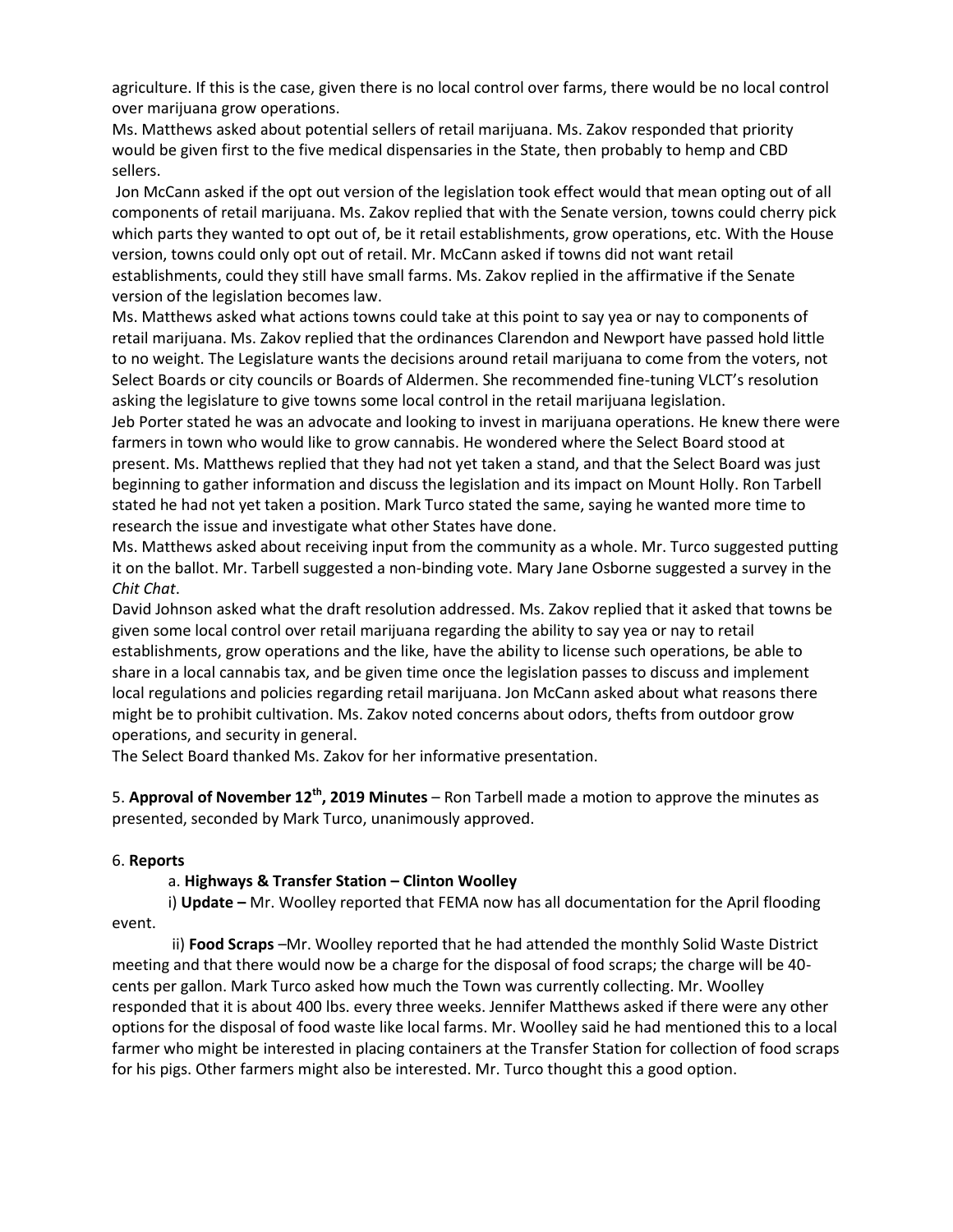### b. **Treasurer – David Johnson**

i) **Monthly Income & Expense Report** – Mr. Johnson noted the following items: there were a few more delinquent tax payers this year than last year but quite a few did pay in November; the interest income is \$4,800 over what was budgeted to be received; Solid Waste label sales continue strong; the workers comp and insurance bills have been received and are within the budgeted amounts; with strong solid waste label sales, the Town is now going through an order of labels in two years rather than three, so will need to budget accordingly; payment to Statewide Education Fund made; the new truck has been paid for at a cost of \$163,707; to date, equipment and vehicle repair costs are low.

ii) **Set Budget Work Session & Warning Dates -** Tuesday, January 7<sup>th</sup> at 6:00 pm will be the date for the budget work session. The next Select Board meeting will be on Tuesday, January 14<sup>th</sup> and at that meeting, the date to approve and sign the warning will be set.

Mr. Johnson also noted the mapping contractor was progressing with his work on the new maps. He also said that the new CLA and COD numbers should be available at the next Select Board meeting.

c. **Rutland Regional Planning Commission Report** – Jon McCann reported to the RRPC on the two motions made by the Select Board in support of the proposed AT&T cell tower project in town and the 345-acre land acquisition.

d. **Rutland Region Transportation Council Report** – Clinton Woolley stated there was nothing to report.

### 7. **Old Business –** There was none.

#### 8. **New Business**

a. **Osborne Dog Complaint** – Mary Jane Osborne presented the Select Board with a letter detailing an attack by her neighbor's dog on her dog. The neighbor's dog came on to her property while she and her dog were doing farm chores. The dog attacked her dog, causing puncture wounds to the neck and abdomen. The owners were present but unable to get control of their dog, no recall. Ms. Osborne explained that her dog is 11 years old and all of 45 pounds, while the neighbor's dog is a Husky in its prime. Ms. Osborne considers her dog, her livestock, her grandchildren, and other neighbors to be vulnerable to attack by the Husky, especially so as the dog has attacked and bitten another individual. Ms. Osborne has spoken with the owner, Jessie Alberty, about her dog. Ms. Alberty stated she plans to purchase an electric fence to help contain the dog; Ms. Osborne questions the effectiveness of this particular product. Tracy Lazell witnessed the attack and spoke with Animal Control Officer Paul Faenza. She stated Mr. Faenza was not very receptive, not very helpful, and that he said there was nothing he could do. She stated that he said he had spoken with Ms. Alberty and she said she would keep the dog on a leash from now on. Ms. Osborne stated that after her initial conversation with Mr. Faenza, she called him again to find out if Ms. Alberty's dog had had its rabies shot. Mr. Faenza said he did not know, and after some initial reluctance, said he would call Ms. Alberty to find out and let Ms. Osborne know. He never called Ms. Osborne back with that information. Ms. Osborne asked if the Town of Mount Holly has an Animal Control Officer policy. Jennifer Matthews stated she would be writing policies over the winter and could add this to the list. She asked Ms. Osborne to pass along any policies or protocols she had found that might be helpful in the drafting of Mount Holly's. Mark Turco stated that the Select Board would meet with Mr. Faenza to discuss the incident and his handling of it, and what his protocol is when contacted by residents with dog attack complaints. Annette Lynch stated there used to be regular reports from the Animal Control Officer, which no longer happen. She also asked if the contract Mount Holly used to have with the Sherriff's Department might spell out standards for handling animal complaints. Ms. Osborne also asked that the Animal Control Officer be made aware of the need to handle all animal complaints, not just those about dogs.